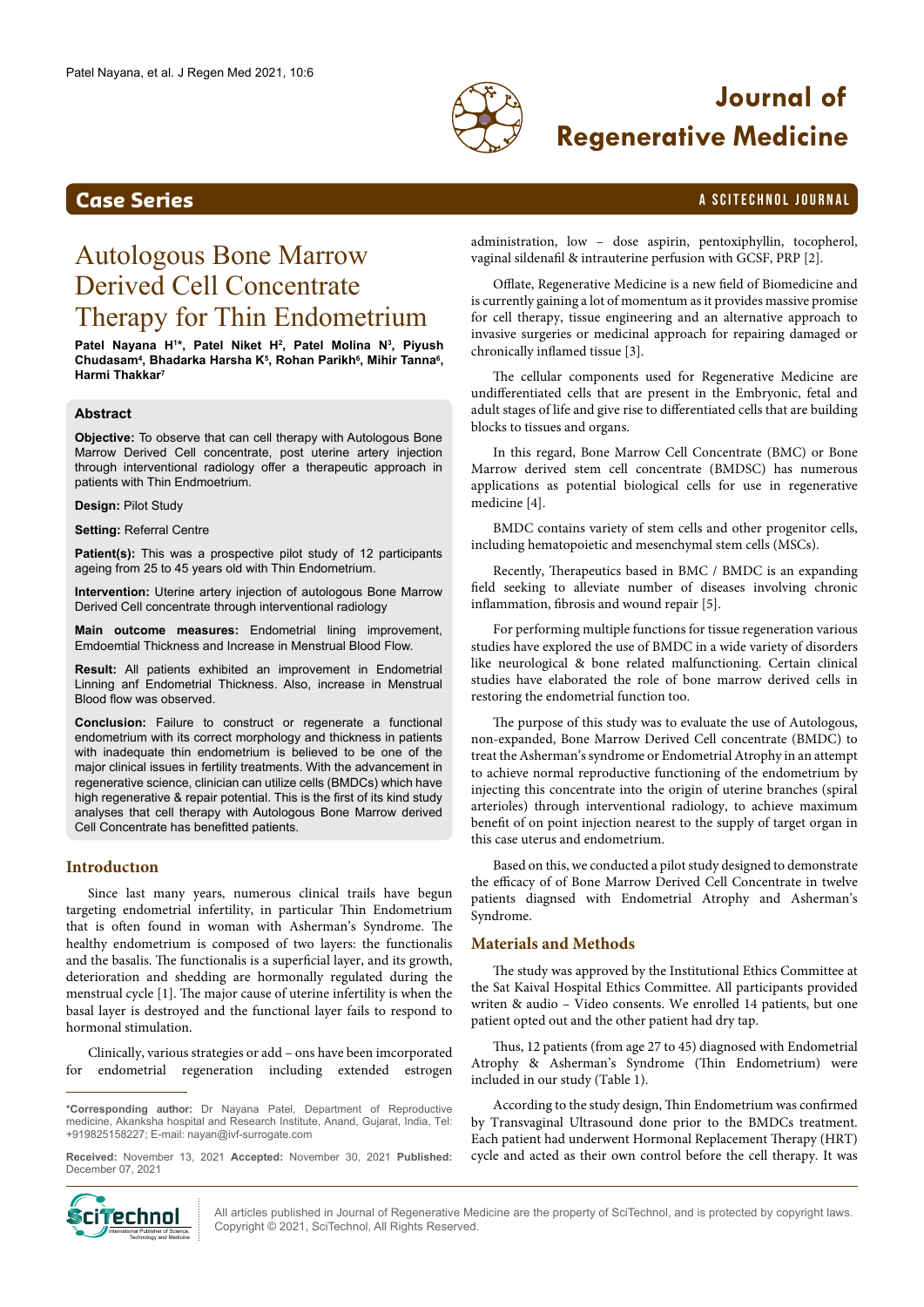| <b>Patient</b> | <b>Etiology</b>                                                 | History                                                                                                        |    | Age Preoperative<br>Menstrual<br><b>History</b> | Maximum<br>Preoperative<br>Endometrium<br><b>Thickness</b> | <b>Hysteroscopy</b>                                                                                                          | <b>Right Size</b><br>Artery -<br>Intervention<br>Radiology<br><b>Findings</b> | <b>Left Size</b><br>Artery -<br>Intervention<br>Radiology<br><b>Findings</b> | Post<br>Operative<br><b>Menstrual</b><br>history | Maximum<br>Post<br>Operative<br><b>Endometrial</b><br><b>Thickness</b> | Pregnancy                           |
|----------------|-----------------------------------------------------------------|----------------------------------------------------------------------------------------------------------------|----|-------------------------------------------------|------------------------------------------------------------|------------------------------------------------------------------------------------------------------------------------------|-------------------------------------------------------------------------------|------------------------------------------------------------------------------|--------------------------------------------------|------------------------------------------------------------------------|-------------------------------------|
| $\mathbf{1}$   | Endometrial<br>Atrophy                                          | Thin<br>Endometrium<br>Due to TB:<br>EA                                                                        | 27 | Scanty<br>Spotting<br>(MVV)                     | $< 5$ mm                                                   | Regular with<br>HRT, Full<br>Bleeding for 3<br>days                                                                          | <b>Big</b>                                                                    | Medium                                                                       | $3 - 4$ pads                                     | 7 mm                                                                   | Full term<br>delivered<br>Singleton |
| $\overline{2}$ | Asherman's<br>due to TB<br>(Asherman's<br>stage 4)              | Abdominal<br>Koch TB -<br>Refractory<br>Endometrium                                                            | 36 | Spotting                                        | 5.5 mm                                                     | Improved<br>thickness and<br><b>Blood Flow</b>                                                                               | <b>Big</b>                                                                    | Medium<br>Stenotic                                                           | 2 pads                                           | 8 mm                                                                   | Delivered<br>Twins                  |
| 3              | EA due to TB<br>(Asherman's<br>Stage 3)                         | Genital<br>TB - Missed<br>Pregnancy<br><b>DNE</b>                                                              | 38 | Spotting                                        | 4.8 mm                                                     | Improved<br>thickness and<br><b>Blood Flow</b>                                                                               | Medium                                                                        | Small                                                                        | $2 - 3$ pads                                     | 7 mm                                                                   | <b>NEGATIVE</b>                     |
| 4              | EA                                                              | Thin<br>Endometrium<br>- EA, @<br>missed<br>abortions 1.<br>10 weeks<br>& 2.6<br>weeks, DNE<br>Retained<br>POC | 38 | Scanty<br>Spotting                              | 3.46 mm                                                    | Improved<br>thickness and<br><b>Blood Flow</b>                                                                               | Medium Mild<br>Stenotic                                                       |                                                                              | $2 - 3$ pads                                     | 7 mm                                                                   | ET waiting                          |
| 5              | Asherman's due<br>to Myomectomy                                 | <b>DNE</b><br>Refractory<br>Endometrium                                                                        | 32 | Spotting                                        | 4.46 mm                                                    | Improved<br>thickness and<br><b>Blood Flow</b>                                                                               | Medium<br>Stenotic                                                            | Medium                                                                       | Regular                                          | 9 <sub>mm</sub>                                                        | Delivered<br>Twins                  |
| 6              | Asherman's<br>Grade 4                                           | Post delivery<br>Infection,<br>DNE done<br>Intrauterine<br>Death --<br>DNC -- EA                               | 43 | Scanty<br>Spotting                              | 4.9 mm                                                     |                                                                                                                              | Small                                                                         | Medium                                                                       | Very good<br>Flow                                |                                                                        | ET waiting                          |
| $\overline{7}$ | Asherman's<br>Grade 4                                           | Previous CS                                                                                                    | 39 | Irregular<br>Scanty period                      | 4.1 mm                                                     |                                                                                                                              | Stenotic<br>Medium<br>Vessel                                                  | Stenotic Thin<br>Vessel                                                      |                                                  | 6.4 mm                                                                 | Opted for<br>Surrogacy              |
| 8              | Severe Fibrosis<br>adhesions                                    | TB gold<br>positive,<br>History of<br>one DNE                                                                  | 37 | Regular,<br>spotting                            | 4.8 mm                                                     | Internal<br>OS normal<br>endometrial<br>pale, Uterine<br>cavity normal,<br>cord cell<br>endometrium<br>reuvination<br>done   | Small                                                                         | Medium                                                                       | Ongoing<br>Pregnancy                             | 7 mm                                                                   | Ongoing<br>Pregnancy                |
| 9              | Dense<br>adhesions in<br>whole cavity,<br>Menopuasal 5<br>years | Post<br>Menopuasal<br>$\pmb{+}$<br>Asherman's<br>syndrome                                                      | 47 | Menopuasal<br>5 years                           | 5.4 mm                                                     | Dense<br>adhesions<br>present,<br>Adhesions cut<br>from the level<br>of isthmus,<br>uterine cavity<br>treated till<br>fundus | <b>Equal Size</b><br>Medium                                                   | <b>Equal Size</b><br>Medium                                                  | Spotting                                         |                                                                        | ET waiting                          |
| 10             | Asherman's<br>syndrome                                          | Tuberculosis                                                                                                   | 36 | irregular                                       | 4.5 mm                                                     |                                                                                                                              | Medium                                                                        | Small                                                                        | Very good<br>Flow                                |                                                                        | Trying<br>Naturally                 |
| 11             | Asherman's<br>syndrome                                          | Due to<br>Fibriods                                                                                             | 47 | Spotting                                        | $3.5 \text{ mm}$                                           | Fibriods<br>removed                                                                                                          | Medium                                                                        | Small                                                                        | Spotting                                         |                                                                        | Negative                            |
| 12             | Asherman's<br>syndrome                                          | Tuberculosis                                                                                                   |    | Scanty<br>Spotting                              | 5.0 mm                                                     |                                                                                                                              | Small                                                                         | Medium                                                                       | Very good<br>Flow                                |                                                                        | ET waiting                          |

**Table 1:** Endometrial Atrophy & Asherman's Syndrome (Thin Endometrium ) were included in our study.

noted that all patients experienced no or very scanty bleeding during their natural cycles or after HRT and none of them had ever achieved pregnanacy after the diagnosis.

Injection Ceftriaxone 1gm IV stat started,  $O$ <sub>2</sub>  $\omega$  2-4L/min for 30 mins,

Injection Vitamin C150 mg (diluted in 100 ml NS)

For all the Patients Pre – Procedure Work – up was done and the patient was admitted for the procedure early morning.

Injection Glutathione 600 mg (diluted in 100 ml NS)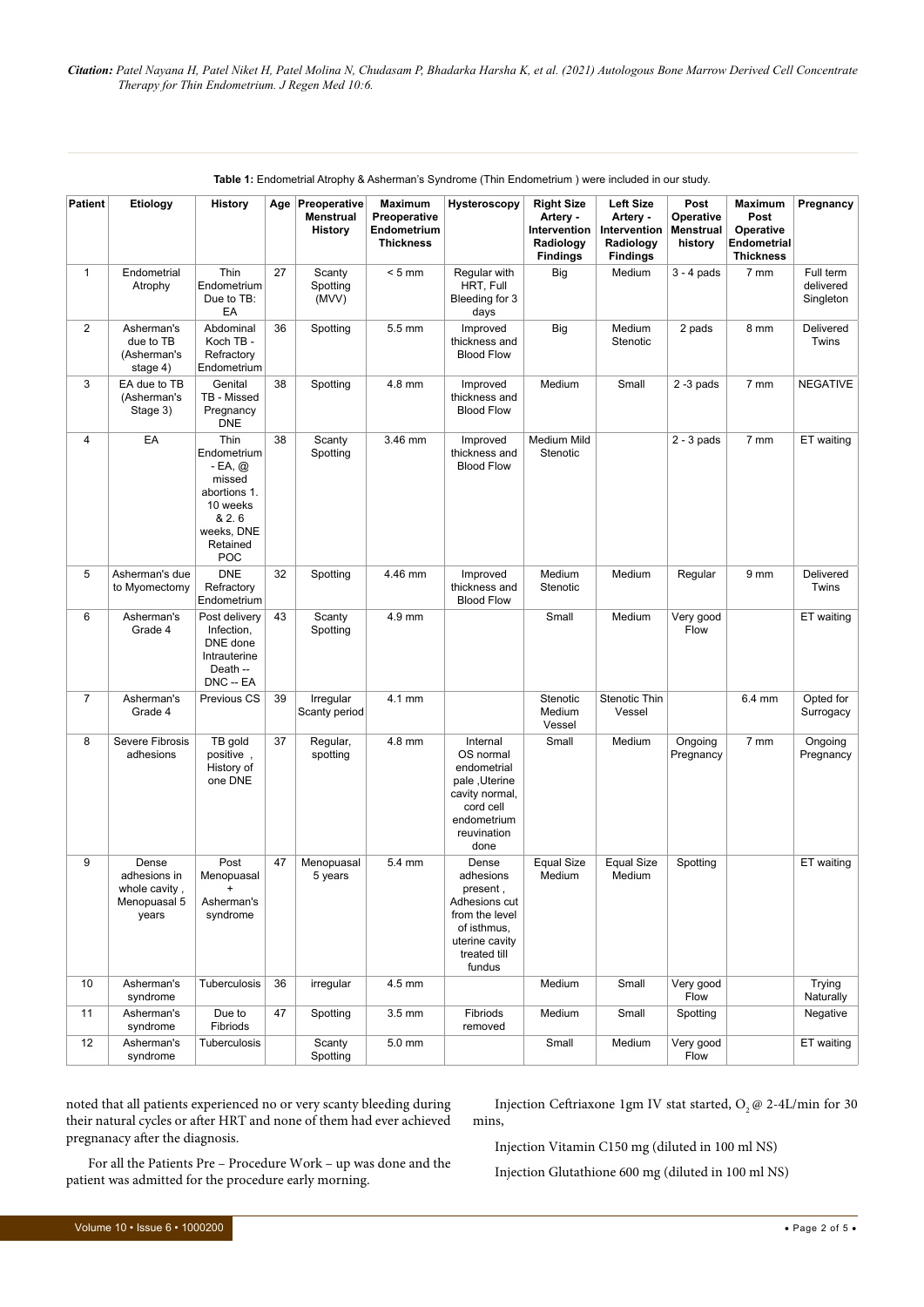#### **Collection of Bone Marrow Aspirate (BMA)**

Bone marrow aspirate (BMA, 60 to 80 ml) was collected over acid citrate dextrose-anticoagulant (5 ml) from the patient's Anterior Superior spin of Iliac Crest. The procedure was performed with IV sedation consisting of midazolam (Versed) and fentanyl. Positioning of the Jamshidi needle was confirmed by loss of resistance after piercing the compact bone. BMA was collected in a 60 ml syringe in a series of discrete pulls on the plunger (targeting a collection of 5–10 ml per pull), with repositioning of the needle tip between pulls based on the reported enrichment of progenitor cells.

### **Preparation of Bone Marrow Derived Cell Concentrate (BMDC)**

Bone Marrow Aspirate (BMA) is processed using density gradient centrifugation as per the manufacturer's instructions. Aseptically transfer 3.0 ml of HiSep™ LSM 1077 to a 15.0 ml clean centrifuge tube and overlay with 10.0 ml Bone Marrow Aspirate (Diluted). DO NOT MIX. Centrifuge at  $400 \times (2000 \text{ RPM})$  with brake off, at room temperature (15‐25°C) for 30 minutes. Centrifugation should sediment erythrocytes and polynuclear leukocytes and obtain a band of mononuclear cells (Bone Marrow Derived Concentrate) above HiSep™ LSM 1077 as show in Figure 1. Discard by aspirating most of the plasma and platelet containing supernatant above the interface band (granulocytes and erythrocytes will be in the red pellet). Using Pipette carefully aspirate Bone Marrow Concentrate and transfer it to a clean centrifuge tube. Add 10 ml of isotonic phosphate buffered saline to BMDC in the centrifuge tube and mix by gentle aspiration. Centrifuge at 160- 260  $\times$  g with brake off, at room temperature (15‐25°C) for 10 minutes. This washing with isotonic phosphate buffered saline removes HiSep™ LSM and reduces the number of platelets. Wash the cells again with isotonic phosphate buffered saline and resuspend in an appropriate medium. Cell viability was then measured using trypan blue assay and manual cell count was performed using hemocytometer.

#### **Intra Arterial Injection**

After proper consent and all aseptic precautions, bilateral femoral artery access was taken with 6Fr sheath via seldinger technique under local anasthesia. 6Fr diagnostic JR cathether was used to reach contralateral internal iliac artery over 0.035 inch terumo guide wire. Then, it was exchanged to 6Fr JR 3.5 guiding catheter over 0.035 inch stiff wire.



**Figure 1:** Intra Arterial Injection.

Uterine artery was identified by contrast dye injection in internal iliac artery. Super selective cannulation of uterine artery and subsequently spiral arterioles was done with microcatheter over 0.014 inch PTCA work horse wire. Bone marrow derived concentrate was injected into the vessel. Patency of artery post injection was confirmed by contrast dye injection from guide catheter through internal iliac artery. Post procedure femoral sheaths were removed in cath lab with manual compression and lower limb immobilization was done in supine position for 6 hours recovery room. Slowly patient was mobilized under observation and discharged next day Figure 1.

#### **Post procedure**

All the Patients were put on HRT for 3 months sequential Estrogen and Progesterone therapy and endometrium was monitored every month till the month of FET.

The patient showed increase in the volume of menstrual blood flow, which was scanty before and endometrium showed blood flow in color Doppler reaching upto zone 3, distinct 3-4 vessels were lucidly appreciated.

### **Results**

From the enrolled 12 patients, 3 patients achieved Biological Pregnancy, 1 patient has ongoing pregnancy, 2 patients have Negative outcome and 6 are yet to do their embryo transfer. No major complications were noted in any of the 12 patients. Menstrual History of patients revealed that 10 patients had scanty blood flow and 2 had amenorrhea with previous HRT treatment. Despite the number of treatment the patients had undergone previously, none of the patients had shown any improvement. Before undertaking the cell therapy, the endometrial thickness of each patient was recorded and was less than 5 mm in each patient.

#### **After the Cell Therapy**

After the instillation of Bone Marow derived Stem Cell Concentrate, the Menstrual Cycles of all patients resumed cycles with normal to heavy bleeding upto 3 days.

Hysteroscopic observations performed before and after in all patients before and after the cell therapy releaved improvements in the endometrium lining, thickness and uterine cavity (Figure 2 & 3).

#### **Discussion**

Endometrium is a very important aspect of treating infertility. The morphology, thickness & vascularity are its important components, any defect in any of these aspects leads to compromised outcomes in ART. Asherman's Syndrome & Endometrial Atrophy is two grave conditions which have a huge impact on the condition of Endometrium & ART outcomes.



**Figure 2:** Cell therapy releaved improvements in the endometrium lining, thickness and uterine cavity.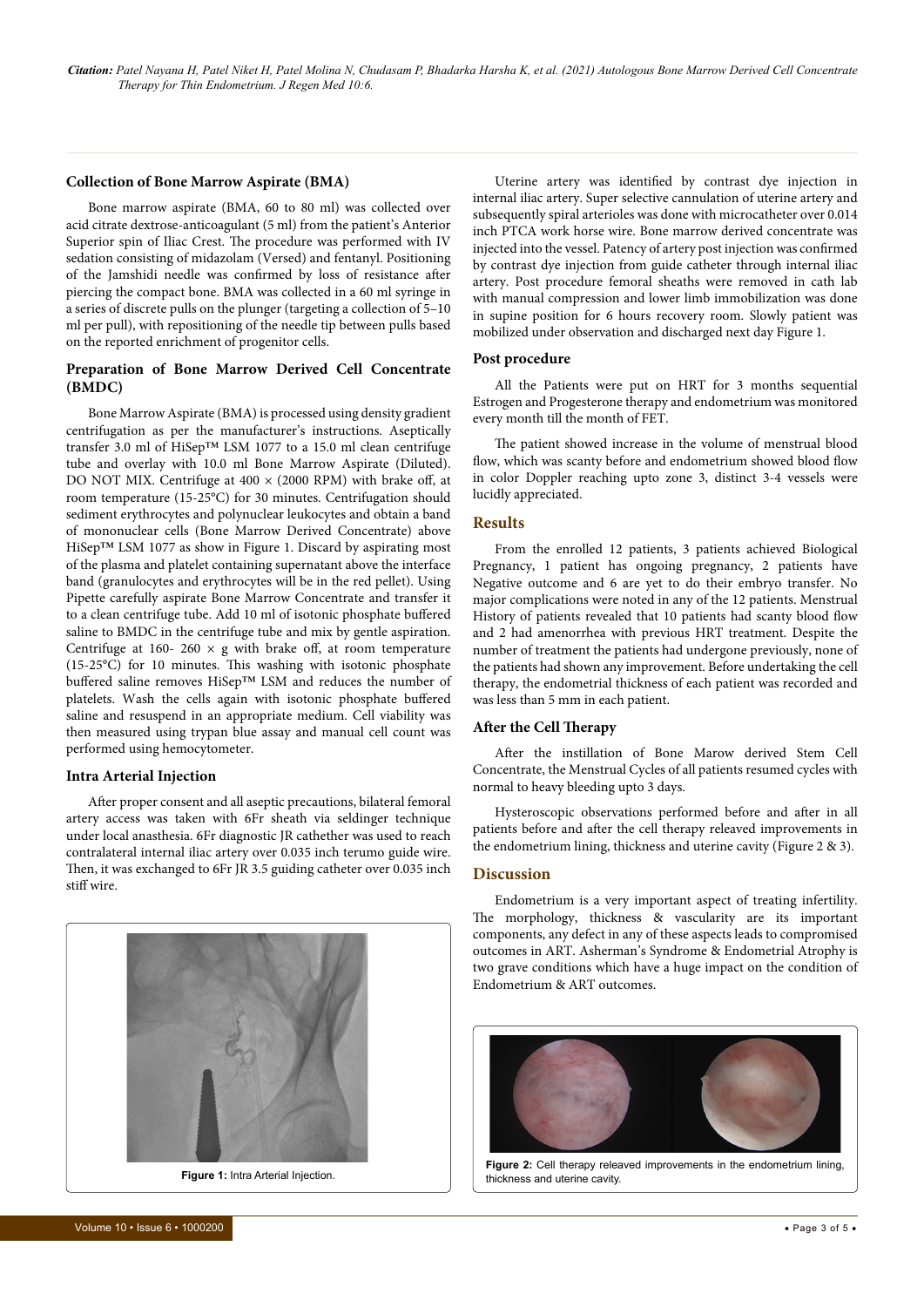*Citation: Patel Nayana H, Patel Niket H, Patel Molina N, Chudasam P, Bhadarka Harsha K, et al. (2021) Autologous Bone Marrow Derived Cell Concentrate Therapy for Thin Endometrium. J Regen Med 10:6.*



AS was popularized by Joseph Asherman and corresponds to replacement of the endometrial stroma by fibrous tissue where as glands are usually replaced by an inactive cubo-columnar epithelium that is generally non-responsive to hormonal stimulation. As a consequence, leads to complete disappearance of Endometrial structure [6] and alters the functioning of this organ in addition to obliterating the uterine cavity. Also Endometrial Atrophy (EA) is another rare grave condition with poor prognosis. The prevalence of this pathology is 0.5% of infertile women undergoing ARTs [7]. EA patients also have poor reproductive outcomes and although many therapies have been attempted [8] none have proven effective. With the popularity of endoscopy, new methods for diagnosis & treatment of both these conditions have been reported, but despite these advances 50% of these cases have remained without a comprehensive cure [9].

Both these conditions AS and EA results in thin endometrium, which interferes in normal implantation. Within a thin endometrium, embryo's implantation is close to the basal layer spiral arteries, which has copious blood flow and high oxygen tension, with the later resulting in the production of reactive oxygen species (ROS), that interrupts with embryonic development and implantation. With the instillation of BMDCs, there is a reduction in the oxygen tension in the functional layer, which improves and facilitates implantation.

Usually Gestational Surrogacy is the only alternative in cases of extensive Asherman's Syndrome or resistant Endometrial Atrophy. Gestational Surrogacy being banned in lot of countries around the world for legal or for religious reasons, this procedure gives hope to a lot of women suffering from these conditions.

Here we describe the first instance in 12 cases where BMDC therapy was used to treat these conditions. BMDCs were isolated from Bone marrow and then reintroduced into the uterine arterioles of the same patient using non-invasive interventional radiology so as to facilitate direct infusion in the affected endometrial milieu via uterine artery radical and arcuate artery followed by spiral arterioles.

There are various reports suggesting that stem cells populations do exist in human endometrium [10]. Reduced regenerating capacity or damage to these cells may induce pathological consequences in endometrium, which can be the underlying cause of thin or atrophic endometrium [11]. Bone marrow derived cell concentrate contains hematopoietic stem cells, mesenchymal stromal cells and endothelial progenitor cells which, in combinations, have the capacity to integrate into damaged tissues and trans-differentiate into host tissues, including endometrium [12].

 BMDCs regenerate vascularization and induce endometrial proliferation to the creation of an autologous reconstruction of the endometrium BMDCs have been safely used for more than decade in clinical trails to regenerative medicine in non - hematological applications [13].

Carvello etal. 2015 in published the engraftment of BMDCs predominantly around the Endometrial blood vessels of traumatized endometrium [14], this study also demonstrated that BMDCs induce proliferation of the neighboring endometrial cells in the damaged endometrium mainly at the epithelial component.

Our theory is that hematopoietic stem cells in BMDC can stimulate the angiogenesis and secretion of tropic factors, which have immunomodulatory effects by upregulating anti inflammatory cytokines such as IL- 2, IL – 4, IL 10 and downregulating for inflammatory cytokines such as IL – 17 &TNF alpha. [15]. These Bone Marrow consists of a hematopoietic component and storma in general. The hematopoetic components includes hematopoietic progenitors and hematopoietic stem cells while the stoma of bone marrow contains cells with multipotential non hematopoietic cells capable of differentiating into various tissues of mesenchymal origin, including osteoblasts, chondrocytes, tenocytes, endothelial cells, myocytes, fibroblasts, nerves and adipocytes. Apart from tissue repair and regenration, Bone Marrow Derived mononuclear cells are known to enhance angiogenesis which further advances the process of regeneration in various tissue locations.

Till date only one article has been identified that reported autologous stem cells transportation by non-invasive radiological procedures in the endometrium milieu.

However, that study utilized CD133+ BMDCs (periphery mobilization) [16] against this study which implicates minimal manipulation by harvesting all of the cell populations in bone marrow concentrate rather targeting specific cell population like earlier CD+133 cells. This approach reduces the complexity of the procedure by limiting the number of steps involved and thereby reducing the over procedure time and risk of contaminating the sample with similar output.

#### **Conclusion**

Endometrium plays an important role in implantation. Since years Asherman's Syndrome and Endometrial Atrophy due to various causes have not hold good prognosis, with treatments available till date. Gestational Surrogacy is the only last option in such case. Stem cells have shown some promise in treatment of endometrial factor. To the best of our knowledge this is the only case series of 10 patients in the world where BMDCs were isolated and instilled in the uterine artery through interventional radiology leading to a live birth. This rare and novel form of treatment paves a way for future research in the treatment of Endometrial factor of infertility by Regenerative medicine**.**

#### **References**

- 1. [Rossman I, Bartelmez GW \(1957\) The injection of the blood vascular system](https://doi.org/10.1002/ar.1091280207)  [of the uterus. Anat Rec. 128\(2\): 223-231.](https://doi.org/10.1002/ar.1091280207)
- 2. Ranisavljevic N, Raad J, Anahory T, Grynberg M, Sonigo C (2019) Embryo transfer strategy and therapeutic options in infertile patients with thin endometrium: a systematic review. J Assist Reprod Genet. 36(11): 2217- 2231.